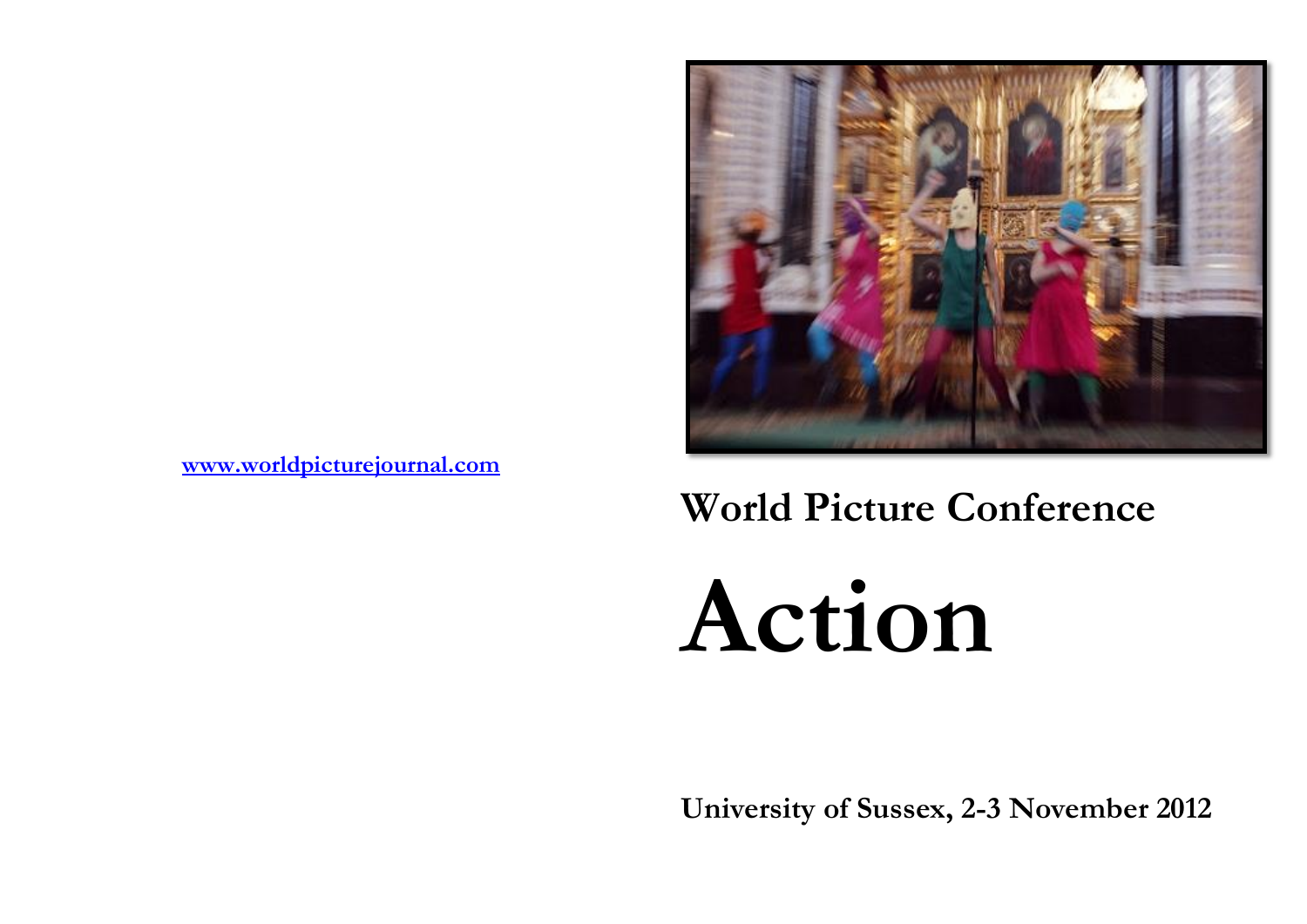# **Friday 2nd November**

**8.30am – COFFEE/TEA and REGISTRATION**

**SILVERSTONE SOCIAL SPACE** 

# **9.00am—11.00am: PLENARY SESSION 1**

## **SILVERSTONE 309**

Mark Betz (King's College, London), 'Recalling the Active Spectator'

Louis-Georges Schwartz (Ohio University), '"Direct" "Action" or A Disquisition on the Cinematic Problem of Realization with Constant Reverence to *La Commune (Paris 1871)* (2000) and *Et la guerre est à peine commencée* (2001)'

Catherine Grant (University of Sussex), 'Acting Out/In/Through Uncanny Fusion? Remixing "Aesthetic Moments"'

Karl Schoonover (University of Warwick), 'Seeing Historical Anachronism in Bertolucci's Cadavers'

*Chair*: Rosalind Galt (University of Sussex)

# **11.00am—11.30am: COFFEE/TEA**

# **FULTON BUILDING SOCIAL SPACE (Ground Floor)**

**11.30am—1.00pm: Parallel Panels:**

## **Panel 1A: FULTON 103**

Seth Watter (Brown University), 'Cinema and the Hysterical Impulse: The Case of Loudun on Film'

Elinor Cleghorn (London Consortium), 'Acting on Impulse: Possession and the Cinematic Body'

Niels Niessen (University of Minnesota), 'The Life Image: A Genealogy of New Realism'

*Chair*: Eugenie Brinkema (MIT)

# **Panel 1B: FULTON 202**

Jessica Elaine Reilly (University of Western Ontario), 'Emancipating the Auratic Decay of the Image: A Psychogeographic Re-Distribution of the Sensible'

Sophie Seita (Queen Mary, University of London), '"To Dream's More Violent Than To Act": Kathy Acker's Wilful Fakery of Experience'

Sam Cooper (University of Sussex), 'The Anxiety of Recuperation'

*Chair*: Seb Franklin (University of Surrey)

# **1.00pm—2.00pm: LUNCH**

# **FULTON SOCIAL SPACE (Ground Floor)**

**2.00pm—3.30pm: Parallel Panels:**

# **Panel 2A: FULTON 103**

Michael Jones (University of Sussex), '"Caught in Action": Philip Roth and Betrayal Culture'

Martin Blumenthal-Barby (Rice University), 'The Secular Gaze: Michael Haneke's *The White Ribbon* (2009)'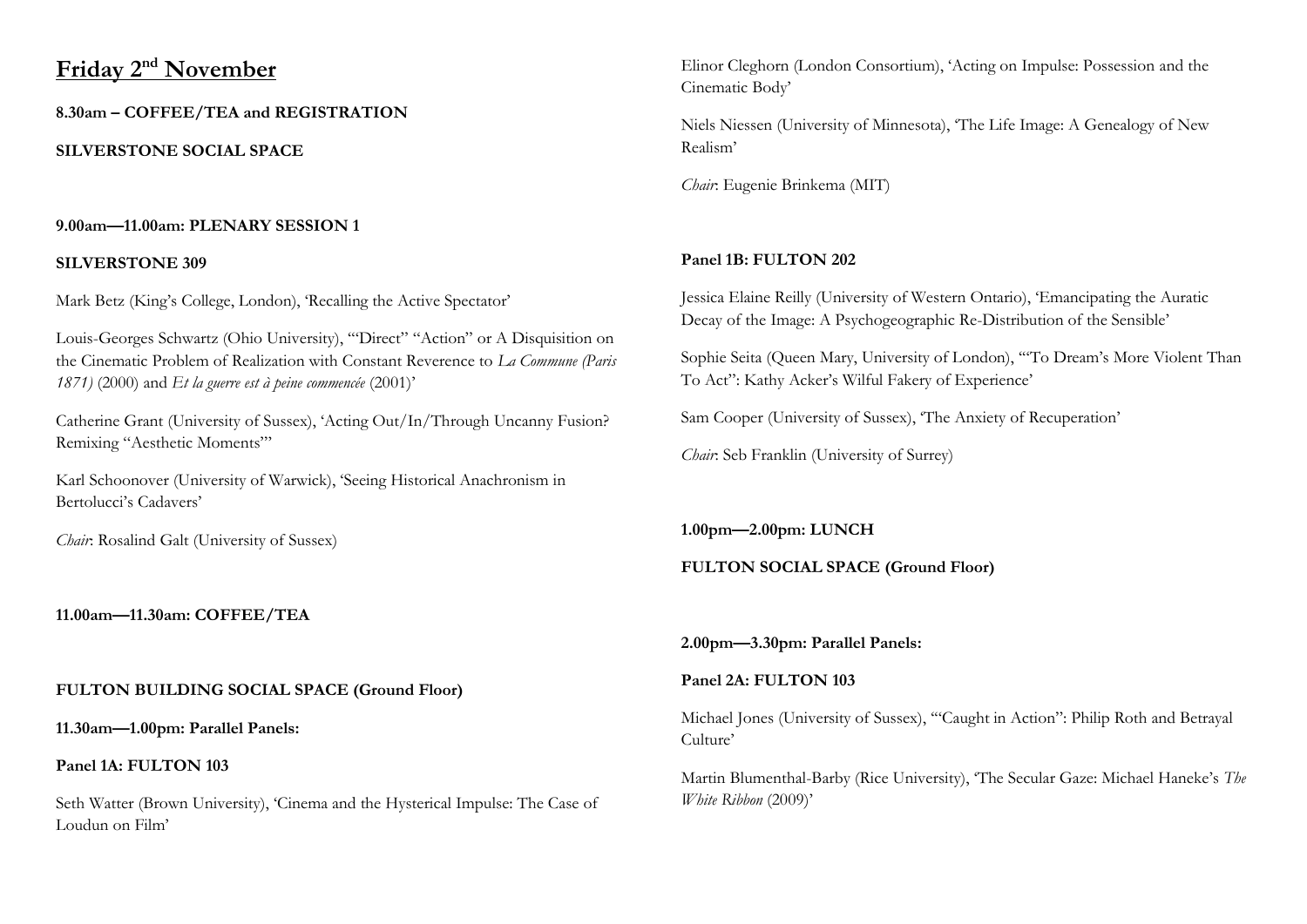Ger Zielinksi (Trent University), 'On New Queer Cinema, and the Thrilling Ambivalence of Being Irresponsible'

*Chair*: Glyn Davis (University of Edinburgh)

#### **Panel 2B: FULTON 202**

John David Rhodes (University of Sussex), 'Acting Like a Lesbian: Barbara Hammer and Film as Action'

Joe Luna (University of Sussex), 'The Action of the Poem'

Keston Sutherland (University of Sussex), 'Poetic Inaction'

*Chair*: Sam Cooper (University of Sussex)

#### **3.30pm—4.00pm: COFFEE/TEA**

**FULTON SOCIAL SPACE (Ground Floor)** 

#### **4.00pm—6.00pm: Parallel Panels:**

#### **Panel 3A: FULTON 103**

Genevieve Yue (Macalester College), 'Yoko Ono, Plastic Woman'

Damon Young (UC Berkeley), 'Lights! Camera! Action! Women in View in Agnès Varda's *Résponse de Femmes* (1975)'

Ryan Powell (King's College, London), 'Blue Collar Intensity in the Seventies Gay Sex Film'

Leopold Lippert (University of Vienna/University of Graz) 'Riots, Inc., Or: the Pedagogy of National Fantasy'

*Chair*: Catherine Grant (University of Sussex)

#### **Panel 3B: FULTON 202**

Ceren Mert (Mimar Sinan Fine Arts University), 'Possible Sites of Subtraction: Zooming in on the Urban Renewal Processes in Istanbul'

Byron Suber (Cornell University), 'STREBTOPIA: Laboratory of Action'

Arabella Stanger (Goldsmiths, University of London), 'Making Space Active: William Forsythe's Choreographic Environments'

Domietta Torlasco (Northwestern University), 'Walking Through (After Janet Cardiff)'

*Chair*: Elinor Cleghorn (London Consortium)

## **6.00pm—6.30pm: BREAK**

**6.30pm—8.00pm: KEYNOTE LECTURE:** 

## **FULTON A (LECTURE THEATRE)**

Felix Ensslin (Staatlichen Akademie der Bildenden Künste, Stuttgart) 'Action and Phantasm: Towards a Cultural Clinic of the Present' Chair: John David Rhodes (University of Sussex)

#### **8.15pm:**

Free transportation into Brighton city centre

#### **8.30pm: CONFERENCE DINNER**

The Victory Inn, 6 Duke Street, Brighton BN1 1AH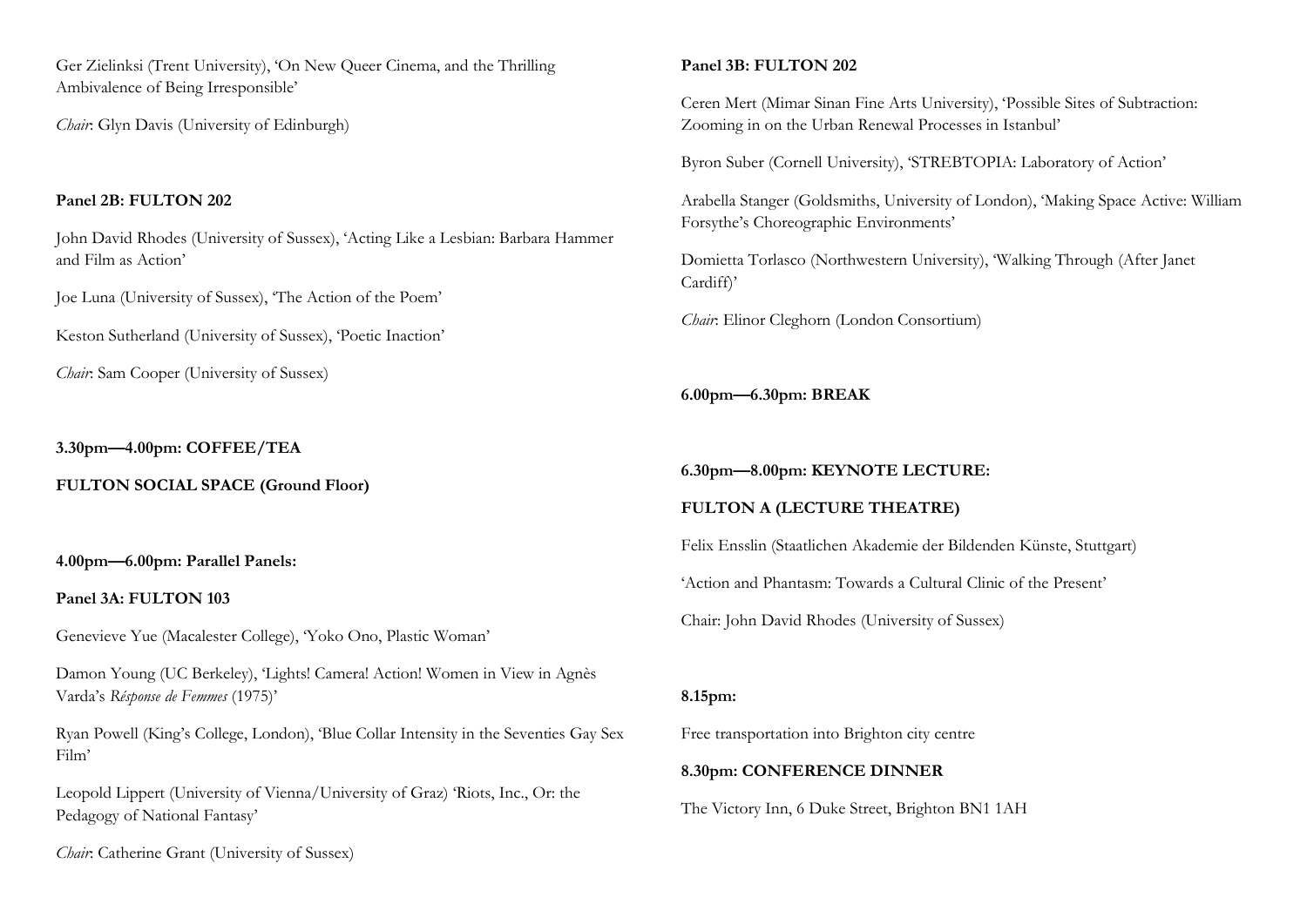# **Saturday 3rd November**

**8.30am—9.00am: COFFEE/TEA**

**FULTON SOCIAL SPACE (Ground Floor)**

# **9.00am—10.30am: Parallel Panels:**

# **Panel 4A: FULTON 202**

Pawel Leszkowicz (University of Sussex) and Tomasz Kitlinksi (Maria Sklodowska-Curie University), 'Images of Action/Images in Action: The Performativity of LGBTQ Visibility Campaigns in Europe'

Eva Giraud (University of Nottingham), '"Samosas for Social Change": Performing Animal Rights'

*Chair*: Kay Dickinson (Goldsmiths College, University of London)

# **Panel 4B: FULTON 203**

Amy Villarejo (Cornell University), 'Talking Heads: Philosophy on Television'

Mafalda Dâmaso (Goldsmiths, University of London), 'Forms of Political Address: On Rod Dickinson's *Who, What, Where, When, Why and How* (2009) and *Closed Circuit*  $(2010)$ <sup>'</sup>

Brian Price (University of Toronto), 'Impossible Advice'

*Chair*: Jane Elliott (King's College, London)

# **10.30am—11.00am: COFFEE/TEA/PASTRIES**

**FULTON SOCIAL SPACE (Ground Floor)** 

# **11.00am—1.00pm: Parallel Panels:**

# **Panel 5A: FULTON 202**

Jean Ma (Stanford University), 'A Revenge Theory of Cinematic Action'

Mauro Resmini (Brown University), 'Hallucina(c)ting (out): Psychotic Aesthetics and the New French Extremism'

Eugenie Brinkema (MIT), '*À l'intérieur* (2007) and the Sensitive Action of Horror'

Rijuta Mehta (Brown University), 'Cheap Rice, Limited: Famine Photography, Bengal 1943-45'

*Chair*: Brian Price (University of Toronto)

# **Panel 5B: FULTON 203**

Mal Ahern (Yale University), '"Some Objects Must Be Moved To Be Revealed": Flicker Films, Dimensionality, and the Act of Projection in Structural Film and Minimalism'

Michael Lawrence (University of Sussex), 'Muybridgean Motion and Materialist Film: Malcolm Le Grice's *Little Dog for Roger* (1967) and *Berlin Horse* (1970)'

Elena Gorfinkel (University of Wisconsin, Milwaukee), 'Weariness, Waiting: On Cinema's Tired Bodies'

*Chair*: Mark Betz (King's College, London)

**1.00pm—2.00pm: LUNCH**

# **FULTON SOCIAL SPACE (Ground Floor)**